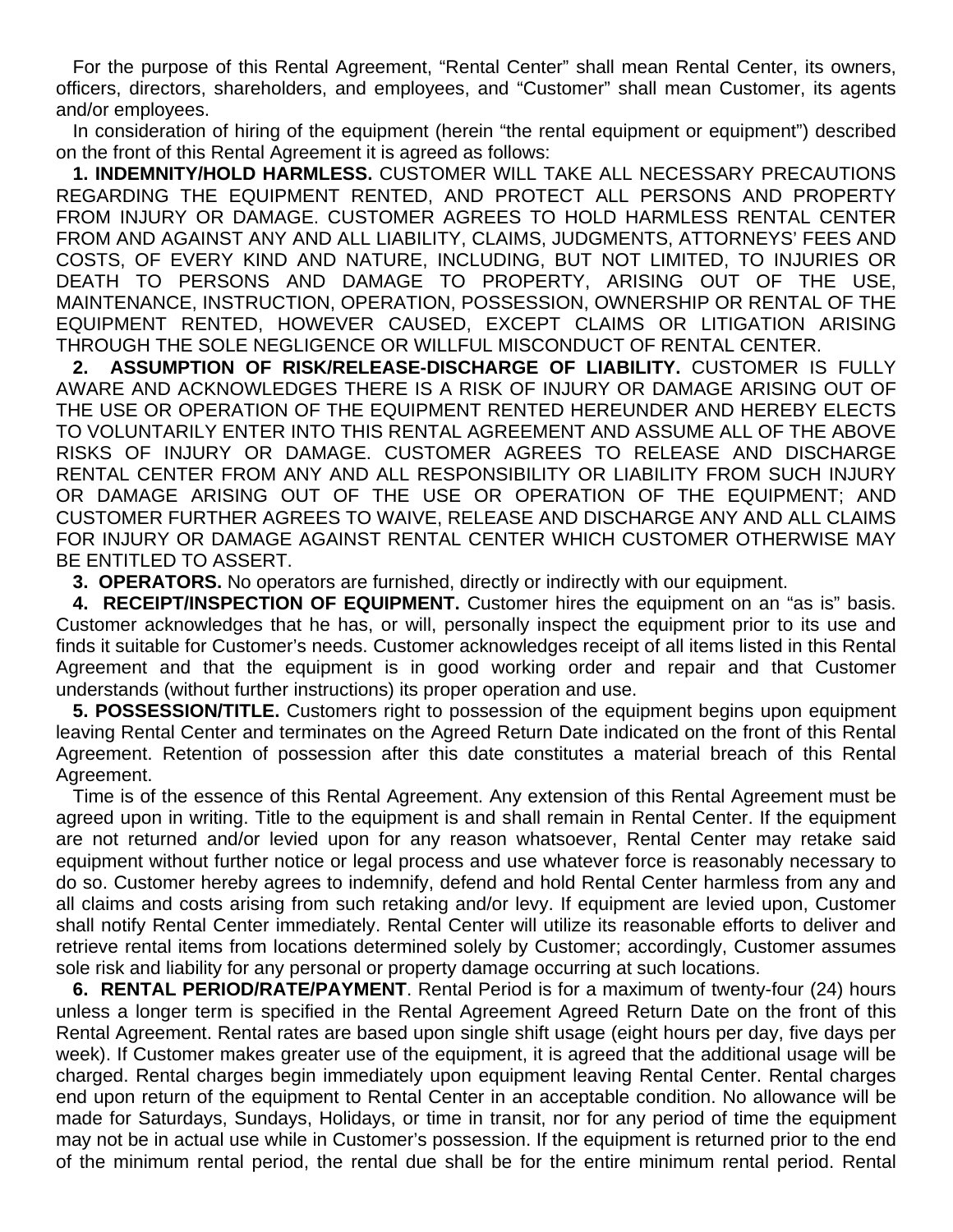Center may terminate rental at anytime and retake the equipment without further notice in case of violation by Customer of any terms or conditions of this Rental Agreement. Customer agrees to pay any collection costs and attorney fees incurred in collection of this account or any dispute arising out of this Rental Agreement. Customer agrees to pay a monthly service charge on all unpaid balances. Customer agrees to pay Rental Center a fee for environmental compliance.

**7. ORDINARY WEAR AND TEAR.** Customer shall be responsible for all damage not caused from ordinary wear and tear. "Ordinary wear and tear" shall mean only the normal deterioration of the equipment caused by ordinary, reasonable and proper use of the equipment. Customer responsible for all tire damage. Damage which is not "ordinary wear and tear" includes, but is not limited to: damage due to overturning, overloading or exceeding rated capacities; breakage; improper use; abuse; lack of cleaning; dirtying of equipment by paint, mud, plaster, concrete, rosin or any other material. A cleaning charge will be made on equipment returned unclean.

**8. COMPLIANCE WITH LAWS/USE OF EQUIPMENT.** Customer agrees not to use or allow anyone to use the equipment for any illegal purpose or in any illegal manner or in an unsafe manner. Customer agrees at his sole cost and expense to comply with all municipal, county, state and federal laws, ordinances and regulations which may apply to the use of the equipment during the rental period. Customer further agrees to pay all licenses, fines, fees, permits, or taxes arising from his use of the equipment, including any subsequently determined to be due.

Customer shall not allow any person who is not qualified and who has not received and understands safety and operating instructions and who does not utilize all safety equipment required, to operate the equipment or use the equipment. Customer shall not allow any person to use or operate the equipment when it is in need of repair or when it is in an unsafe condition or situation; modify, misuse, harm or abuse the equipment; permit any repairs to the equipment without Rental Center's prior written permission; or, allow a lien to be placed upon the equipment. Customer agrees to check filters, oil, fluid levels, air pressure, clean and visually inspect the equipment at least daily and to immediately discontinue use and notify Rental Center when equipment is found to need repair or maintenance or is not properly functioning. Customer acknowledges that Rental Center has no responsibility to inspect the equipment while it is in Customer's possession.

**9. RETURN OF EQUIPMENT.** Customer agrees to return to Rental Center the equipment in as good condition as when received, ordinary wear and tear excepted by Rental Agreement Agreed Return Date. Customer shall be liable for all damages to or loss of the equipment and liability incurred prior to equipment's return to Rental Center. Customer shall be responsible for all costs incurred by Rental Center recovering and returning damaged equipment to Rental Center's premises. If equipment is to be "picked-up" by Rental Center, Customer agrees to provide a secure storage location and Customer accepts all risk including damage to and liability relative to equipment for a reasonable period of time until the equipment is picked-up by Rental Center. Customer is responsible for current replacement cost of equipment. Customer is responsible for loss of use until rental items are repaired or replaced.

**10. DISCLAIMER OF WARRANTIES.** Rental Center makes no warranty of merchantability or fitness for any particular use or purpose, either express or implied. There is no warranty or representation that the equipment is fit for Customer's particular intended use, or that it is free of latent defects. Rental Center shall not be responsible to Customer or any third party for any loss, damage or injury resulting from, or in any way attributable to the operation of, use of, or any failure of the equipment. Rental Center shall not be responsible for any defect or failure unknown to the Rental Center. Customer's sole remedy for any failure of or defect in the equipment shall be termination of the rental charges at the time of failure provided that Customer notifies Rental Center immediately of such failure and returns the equipment to Rental Center within twenty-four (24) hours of such failure.

**11. PURCHASE ORDERS.** The use of Customer's purchase order number on this Rental Agreement is for Customer's convenience and identification only.

**12. SUBLETTING/LOCATION OF EQUIPMENT.** Customer agrees not to sublet, loan or assign the equipment. Customer shall not move the equipment from the address at which Customer represented it was to be used.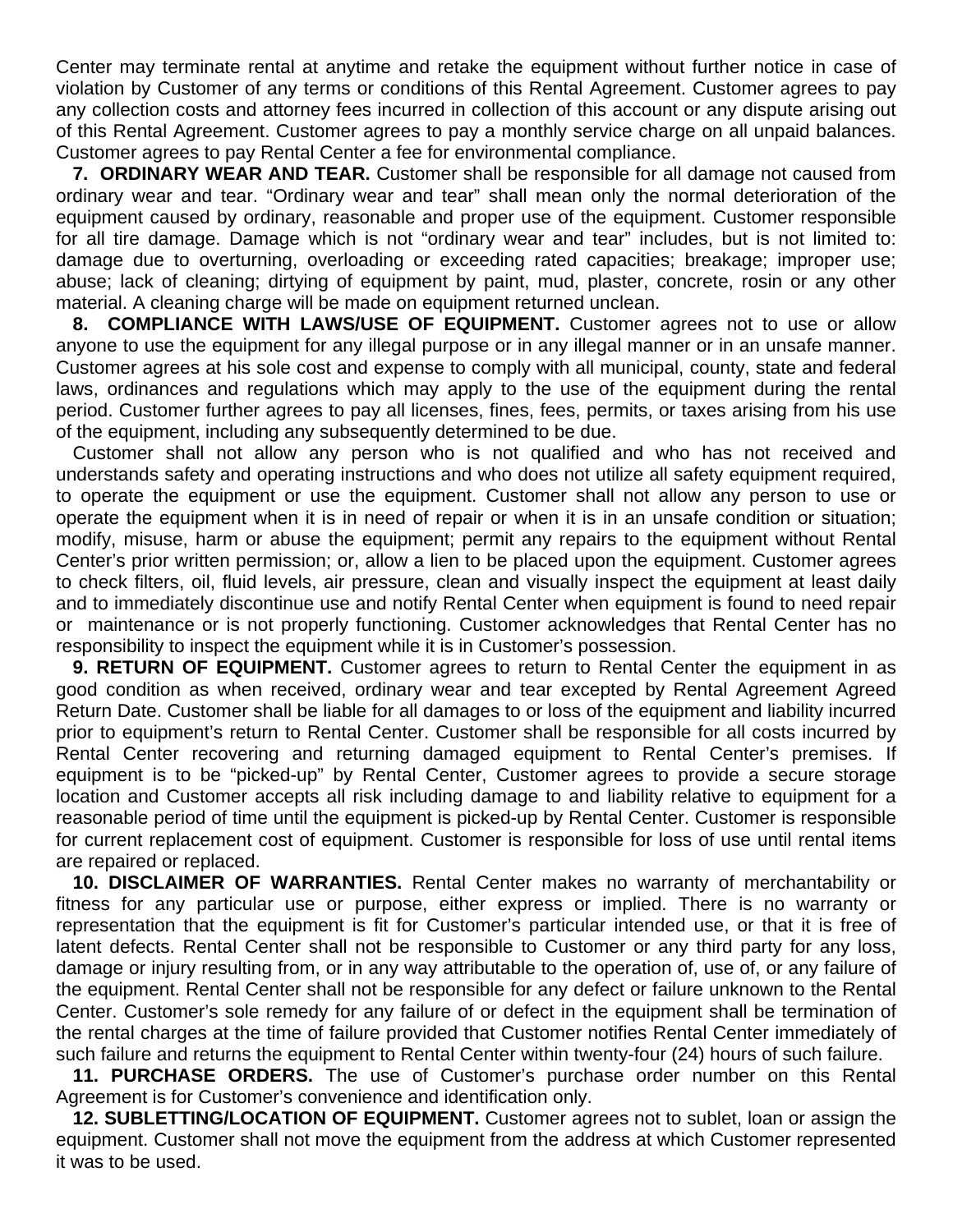**13. DEFAULT.** Should Customer in any way fail to observe or comply with any provision of this Rental Agreement, Rental Center may, at its sole option, terminate this Rental Agreement, retake the equipment, declare any charges due and payable and initiate legal process to recover monies owed, and/or, pursue any other legal rights and remedies available to Rental Center. Exercise of any remedy available to Rental Center shall not constitute an election of remedies or a waiver of any additional remedies to which Rental Center may be entitled.

**14. RETAKING OF EQUIPMENT.** If for any reason it becomes necessary for Rental Center to retake the equipment, Customer authorizes Rental Center to retake the equipment without further notice or further legal process and agrees that Rental Center shall not be liable for any claims for damage or trespass arising out of the removal of the equipment.

**15. LEGAL FEES.** In the event an attorney is retained to enforce any provision of this Rental Agreement, the prevailing party in the dispute shall be entitled to recover reasonable attorney's fees and court costs in such action, or proceeding, in an amount to be determined by the court. Customer agrees that proper jurisdiction and venue for any court action or arbitration hearing shall be in Solano County, California.

**16. EQUIPMENT PROTECTION PLAN.** Equipment Protection Plan is Not Insurance. By Customer accepting the Equipment Protection Plan on the front of this Rental Agreement and with immediate notification in the event of an accident and the prompt submission of applicable police reports, Rental Center and Customer agree that Rental Center will waive certain claims against Customer for direct physical damage to the equipment while in use by the Customer. Customer further agrees to assign said claim and any and all proceeds from such insurance to Rental Center. Upon request of Rental Center, Customer shall fully cooperate with Rental Center and furnish the name of his insurance agent, insurance company, and complete information concerning insurance coverage carried. Notwithstanding the foregoing the following conditions are not covered under the Equipment Protection Plan:

A. Any item of equipment or part thereof which is not returned for whatever reason, including theft;

B. Damage resulting from improper use, failure to secure during transportation, overloading or exceeding the rated capacity of the equipment;

C. Damage to motors or other electrical appliances or devices caused by artificial current;

D. Damage to tires, tubes and wheels caused by blowout, bruises, cuts and other causes inherent in the use of the equipment.

E. Damage as a result of vandalism or malicious mischief or intentional abuse;

F. Damage resulting from misuse, abuse, failure to maintain, cleanliness, proper oil, fuel, hydraulic, coolant or pressure levels, lack of lubrication or other normal servicing of equipment;

G. All damage resulting from overturning, overhead and driveshaft damage;

H. All damage resulting from use of the equipment in violation of any provision of this Rental Agreement, violation of any law, ordinance or regulation.

**17. NOTICE OF NON-WAIVER/SEVERABILITY.** Any failure of Rental Center to insist upon strict performance by Customer as regards any provision of this Rental Agreement shall not be interpreted as a waiver of Rental Center's right to demand strict compliance with all other provisions of this Rental Agreement against Customer or any other person. The provisions of this Rental Agreement shall be severable so that the unenforceability, invalidity or waiver of any provision shall not effect any other provision.

## **18. MISCELLANEOUS.**

A. This Rental Agreement may be executed or delivered by facsimile or e-mail.

B. Before digging, it is the sole responsibility of the Customer to follow the requirements of the regional notification center law pursuant to Article 2 (commencing with Section 4216) of Chapter 3.1 of Division 5 of Title 1 of the Government Code. By signing this Rental Agreement, the Customer accepts all liabilities and responsibilities contained in the regional notification center law.

C. Customer authorizes and instructs Rental Center to complete Customer's "blank check" and to "fill-in" the amount of all charges.